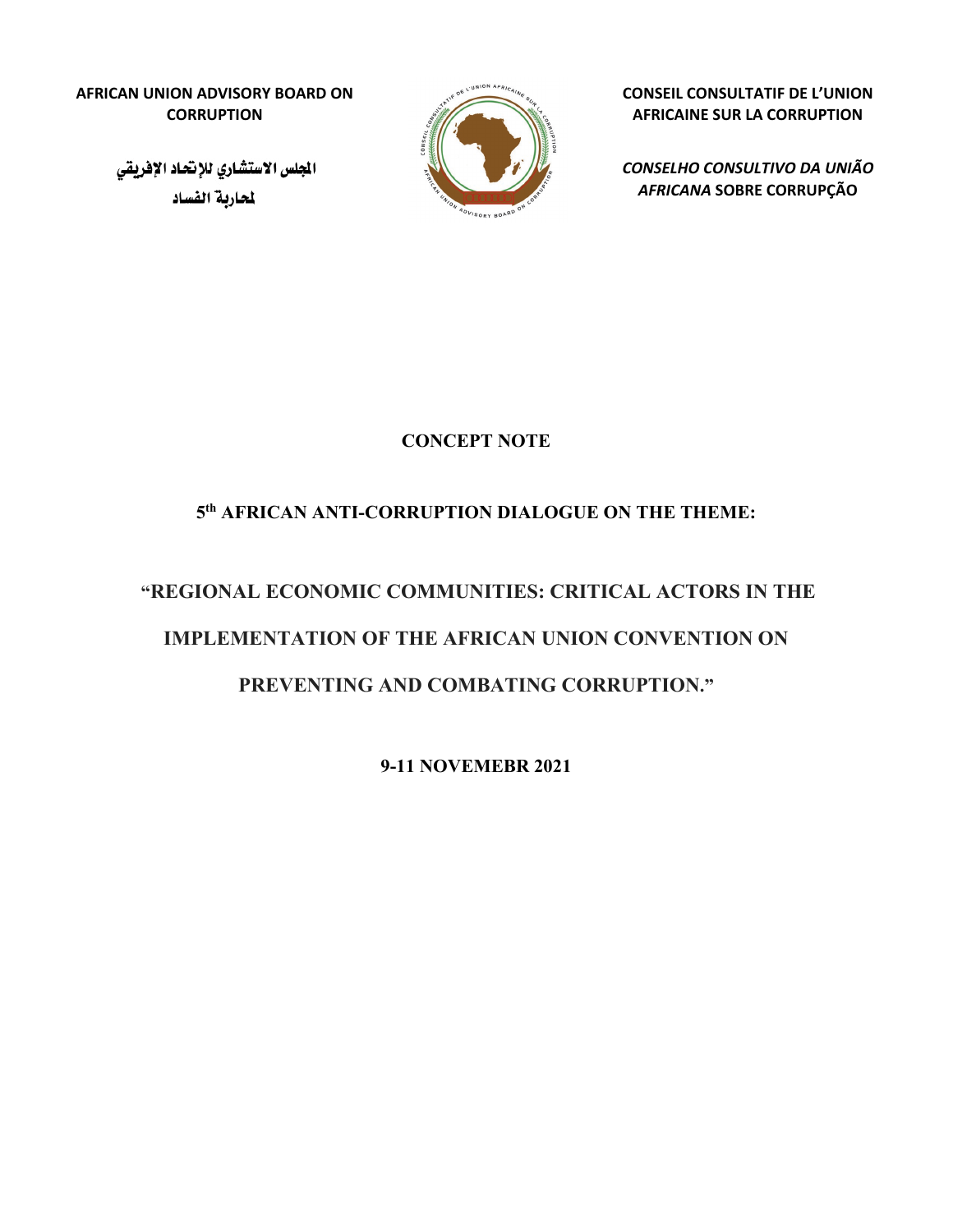#### **1. Background**

Tackling corruption and its impact remains a challenge to the continent as it threatens the realization of sustainable development, inclusive growth and good governance, which are fundamental in the achievement of the aspirations under Agenda 2063. Recognizing the role Regional Economic Communities (RECs) and their constituents play in fighting corruption, the African Union Convention on Preventing and Combating Corruption (AUCPCC) in Article 19(4) obligates States Parties to work closely with international, regional and sub-regional financial organizations to eradicate corruption in development aid and cooperation programmes. Further, the Convention recognizes that though the primary responsibility of tackling corruption rests with individual states, sub-regional frameworks are also necessary to address the scourge of corruption and Article 19(2) of the AUCPCC requires States Parties to foster regional, continental and international cooperation to prevent corrupt practices in international trade transactions.

Furthermore, the recent decision by the African Union<sup>[1](#page-1-0)</sup> on Institutional Reform during the Eleventh Extraordinary Session of the Executive Council recognized the need to establish an effective division of labour and collaboration between the African Union, Regional Economic Communities (RECs), Member States and Continental Organizations. Considering principles of subsidiarity and comparative advantage in particular, the AU encouraged AU organs and RECs to harmonize their policies and strengthen collaboration.

In complying with this directive, the Board has dedicated its work in 2021 to promoting stronger collaboration as well as harmonization of efforts among and with the Regional Economic Communities through enhanced cooperation and promoting synergies around anti-corruption interventions on the continent. The 2021 African Anti-Corruption Dialogue therefore is being convened under the theme**: "Regional Economic Communities: Critical Actors in the Implementation of the African Union Convention on Preventing and Combating Corruption"**

### **2. Objectives & Expected Outcomes**

The 2021 Anti-Corruption Dialogue will provide a platform to highlight the significance of synergies and stronger collaboration between the African Union, the Regional Economic Communities and States Parties as well as key stakeholders on the anti-corruption landscape including civil society, media and International Organizations. It will bring together the representatives of Member States, International Organizations, National Anti-Corruption Agencies, Civil Society, Academia and other actors.

<span id="page-1-0"></span> $\overline{a}$ <sup>1</sup> EXT/Assembly/AU/Dec.104(XI)